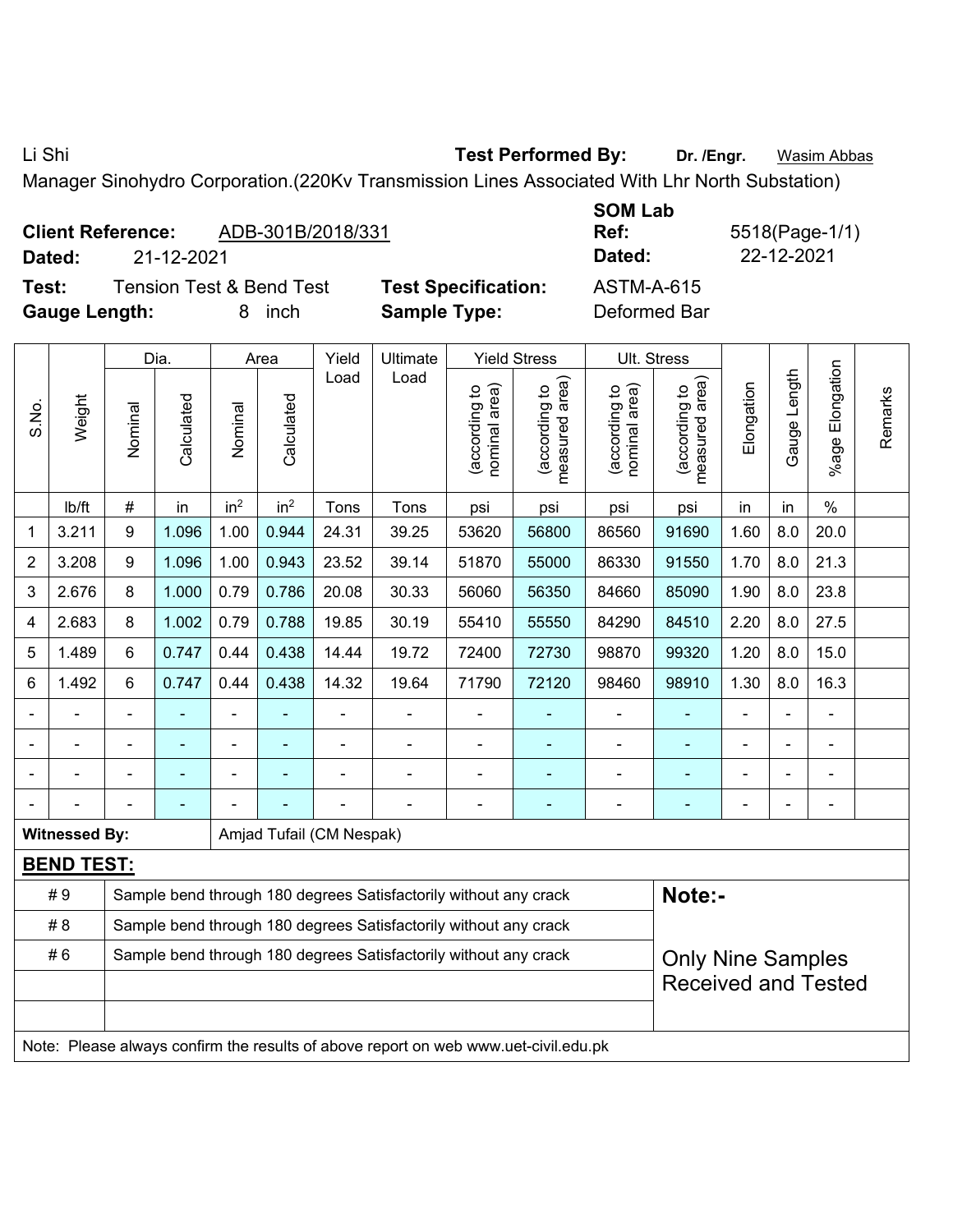Gul Waqas Shahid **Test Performed By:** Dr. /Engr. **Wasim Abbas** Director,Unirazz Services,Lahore.(Const. Of Nestle Head office at Shahrah-e-Roomi,Amer Sidhu Lhr)

|                          | Director, Unirazz Services, Lahore. (Const. Of Nestle Head office at Shahrah-e-Roomi, Amer Sidhu Lhr) |                   |                            |                   |                |  |  |  |  |  |  |  |  |  |
|--------------------------|-------------------------------------------------------------------------------------------------------|-------------------|----------------------------|-------------------|----------------|--|--|--|--|--|--|--|--|--|
|                          |                                                                                                       |                   |                            | <b>SOM Lab</b>    |                |  |  |  |  |  |  |  |  |  |
| <b>Client Reference:</b> |                                                                                                       | USPL/PMALL/2112-1 |                            | Ref:              | 5519(Page-1/1) |  |  |  |  |  |  |  |  |  |
| Dated:                   | 21-12-2021                                                                                            |                   |                            | Dated:            | 22-12-2021     |  |  |  |  |  |  |  |  |  |
| Test:                    | <b>Tension Test &amp; Bend Test</b>                                                                   |                   | <b>Test Specification:</b> | <b>ASTM-A-615</b> |                |  |  |  |  |  |  |  |  |  |
| <b>Gauge Length:</b>     |                                                                                                       | inch<br>8         | <b>Sample Type:</b>        | Deformed Bar      |                |  |  |  |  |  |  |  |  |  |

|                |                                                                                     | Dia.<br>Area                                                               |            |                 |                                                                                                                                      | Yield | Ultimate                                                         |                                | <b>Yield Stress</b>             | Ult. Stress                    |                                 |            |              |                       |         |
|----------------|-------------------------------------------------------------------------------------|----------------------------------------------------------------------------|------------|-----------------|--------------------------------------------------------------------------------------------------------------------------------------|-------|------------------------------------------------------------------|--------------------------------|---------------------------------|--------------------------------|---------------------------------|------------|--------------|-----------------------|---------|
| S.No.          | Weight                                                                              | Nominal                                                                    | Calculated | Nominal         | Calculated                                                                                                                           | Load  | Load                                                             | nominal area)<br>(according to | (according to<br>measured area) | nominal area)<br>(according to | (according to<br>measured area) | Elongation | Gauge Length | Elongation<br>$%$ age | Remarks |
|                | lb/ft                                                                               | $\#$                                                                       | in         | in <sup>2</sup> | in <sup>2</sup>                                                                                                                      | Tons  | Tons                                                             | psi                            | psi                             | psi                            | psi                             | in         | in           | $\%$                  |         |
| 1              | 2.022                                                                               | $\overline{7}$                                                             | 0.870      | 0.60            | 0.594                                                                                                                                | 17.71 | 27.29                                                            | 65090                          | 65740                           | 100310                         | 101320                          | 1.40       | 8.0          | 17.5                  |         |
| $\overline{2}$ | 2.016                                                                               | $\overline{7}$                                                             | 0.868      | 0.60            | 0.592                                                                                                                                | 17.30 | 27.22                                                            | 63590                          | 64450                           | 100050                         | 101400                          | 1.70       | 8.0          | 21.3                  |         |
| 3              | 1.055                                                                               | 5                                                                          | 0.628      | 0.31            | 0.310                                                                                                                                | 11.03 | 13.99                                                            | 78470                          | 78470                           | 99500                          | 99500                           | 1.10       | 8.0          | 13.8                  |         |
| 4              | 1.055                                                                               | 5                                                                          | 0.628      | 0.31            | 0.310                                                                                                                                | 11.13 | 14.09                                                            | 79200                          | 79200                           | 100230                         | 100230                          | 1.00       | 8.0          | 12.5                  |         |
| 5              | 0.722                                                                               | 4                                                                          | 0.520      | 0.20            | 0.212                                                                                                                                | 6.39  | 9.23                                                             | 70480                          | 66490                           | 101730                         | 95970                           | 1.50       | 8.0          | 18.8                  |         |
| 6              | 0.718                                                                               | 4                                                                          | 0.518      | 0.20            | 0.211                                                                                                                                | 6.34  | 9.19                                                             | 69920                          | 66280                           | 101390                         | 96110                           | 1.20       | 8.0          | 15.0                  |         |
| $\blacksquare$ |                                                                                     | $\blacksquare$                                                             | ä,         | $\blacksquare$  | ä,<br>$\overline{\phantom{0}}$<br>$\blacksquare$<br>÷,<br>$\blacksquare$<br>$\blacksquare$<br>L,<br>$\blacksquare$<br>$\blacksquare$ |       |                                                                  |                                |                                 |                                |                                 |            |              |                       |         |
|                |                                                                                     |                                                                            |            |                 |                                                                                                                                      |       | $\blacksquare$                                                   | $\blacksquare$                 | ä,                              | $\blacksquare$                 | ۰                               |            |              | $\blacksquare$        |         |
|                |                                                                                     |                                                                            |            |                 |                                                                                                                                      |       |                                                                  | $\blacksquare$                 |                                 | $\blacksquare$                 | $\overline{\phantom{a}}$        |            |              | $\blacksquare$        |         |
|                |                                                                                     |                                                                            |            |                 |                                                                                                                                      |       |                                                                  | $\blacksquare$                 |                                 | $\blacksquare$                 |                                 |            |              | $\blacksquare$        |         |
|                |                                                                                     |                                                                            |            |                 |                                                                                                                                      |       |                                                                  |                                |                                 |                                |                                 |            |              |                       |         |
|                | <b>BEND TEST:</b>                                                                   |                                                                            |            |                 |                                                                                                                                      |       |                                                                  |                                |                                 |                                |                                 |            |              |                       |         |
|                | #7                                                                                  | Note:-<br>Sample bend through 180 degrees Satisfactorily without any crack |            |                 |                                                                                                                                      |       |                                                                  |                                |                                 |                                |                                 |            |              |                       |         |
|                | #5                                                                                  |                                                                            |            |                 |                                                                                                                                      |       | Sample bend through 180 degrees Satisfactorily without any crack |                                |                                 |                                |                                 |            |              |                       |         |
|                | #4                                                                                  |                                                                            |            |                 |                                                                                                                                      |       | Sample bend through 180 degrees Satisfactorily without any crack |                                |                                 |                                | <b>Only Nine Samples</b>        |            |              |                       |         |
|                |                                                                                     |                                                                            |            |                 |                                                                                                                                      |       |                                                                  |                                |                                 |                                | <b>Received and Tested</b>      |            |              |                       |         |
|                |                                                                                     |                                                                            |            |                 |                                                                                                                                      |       |                                                                  |                                |                                 |                                |                                 |            |              |                       |         |
|                | Note: Please always confirm the results of above report on web www.uet-civil.edu.pk |                                                                            |            |                 |                                                                                                                                      |       |                                                                  |                                |                                 |                                |                                 |            |              |                       |         |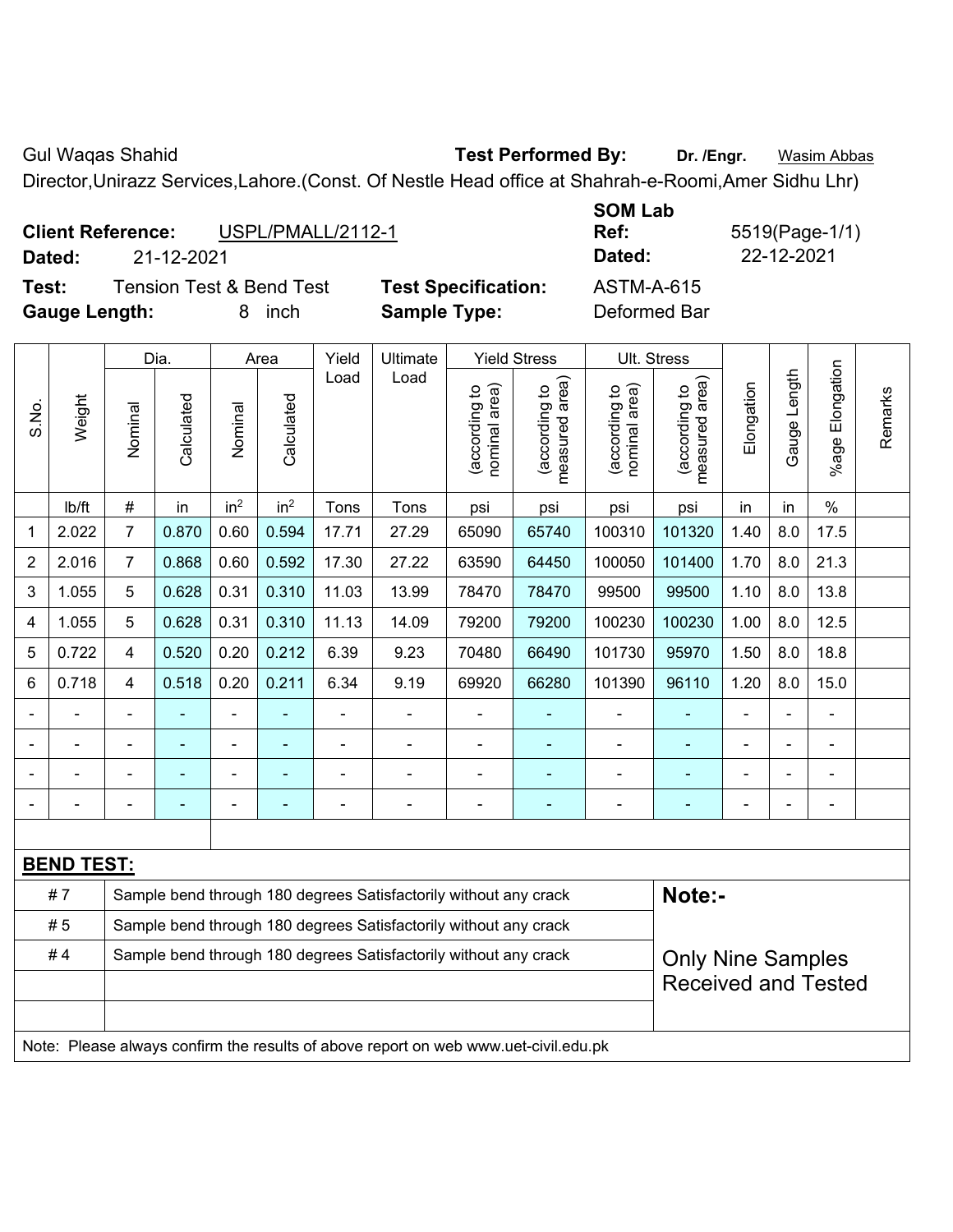Mirza Salman Baig **Test Performed By:** Dr. /Engr. Infan Ul Hasan Lahore.

## **Client Reference:** Nil

**Test:** Tension Test & Bend Test **Test Specification:** ASTM-A-615 **Gauge Length:** 8 inch **Sample Type:** Deformed Bar

**Dated:** 22-12-2021 **Dated:** 22-12-2021

|                |                                                                                     |                | Dia.                   |                                                                                                                                                                                  | Area            | Yield          | Ultimate       |                                | <b>Yield Stress</b>             |                                | Ult. Stress                     |                |                          |                 |         |
|----------------|-------------------------------------------------------------------------------------|----------------|------------------------|----------------------------------------------------------------------------------------------------------------------------------------------------------------------------------|-----------------|----------------|----------------|--------------------------------|---------------------------------|--------------------------------|---------------------------------|----------------|--------------------------|-----------------|---------|
| S.No.          | Weight                                                                              | Nominal        | Calculated             | Nominal                                                                                                                                                                          | Calculated      | Load           | Load           | nominal area)<br>(according to | measured area)<br>(according to | nominal area)<br>(according to | measured area)<br>(according to | Elongation     | Gauge Length             | %age Elongation | Remarks |
|                | Ib/ft                                                                               | $\#$           | in                     | in <sup>2</sup>                                                                                                                                                                  | in <sup>2</sup> | Tons           | Tons           | psi                            | psi                             | psi                            | psi                             | in             | in                       | $\frac{0}{0}$   |         |
| 1              | 1.522                                                                               | 6              | 0.754                  | 0.44                                                                                                                                                                             | 0.447           | 13.43          | 20.90          | 67290                          | 66240                           | 104750                         | 103110                          | 1.20           | 8.0                      | 15.0            |         |
| $\overline{2}$ | 1.523                                                                               | 6              | 0.755                  | 0.44                                                                                                                                                                             | 0.448           | 13.27          | 20.95          | 66530                          | 65340                           | 105000                         | 103130                          | 1.20           | 8.0                      | 15.0            |         |
|                |                                                                                     | $\blacksquare$ |                        | $\blacksquare$                                                                                                                                                                   |                 | ÷.             | $\blacksquare$ | $\blacksquare$                 |                                 |                                |                                 | ä,             | $\overline{\phantom{0}}$ | $\blacksquare$  |         |
|                |                                                                                     | $\blacksquare$ | $\blacksquare$         | $\blacksquare$                                                                                                                                                                   |                 | $\overline{a}$ | $\blacksquare$ | $\blacksquare$                 | ٠                               | $\blacksquare$                 | $\overline{\phantom{0}}$        | $\blacksquare$ | i.                       | $\blacksquare$  |         |
| ۰              |                                                                                     | $\blacksquare$ | $\blacksquare$         | $\blacksquare$                                                                                                                                                                   | ٠               | $\blacksquare$ | $\blacksquare$ | Ē,                             | ٠                               | $\blacksquare$                 | ۰                               | $\blacksquare$ | $\overline{\phantom{0}}$ | $\blacksquare$  |         |
|                |                                                                                     | $\blacksquare$ | $\blacksquare$         | $\overline{\phantom{a}}$<br>$\overline{a}$<br>$\blacksquare$<br>$\blacksquare$<br>$\blacksquare$<br>i.<br>$\overline{\phantom{a}}$<br>$\overline{\phantom{0}}$<br>$\blacksquare$ |                 |                |                |                                |                                 |                                |                                 |                |                          |                 |         |
|                | $\blacksquare$                                                                      | $\blacksquare$ | $\blacksquare$         | $\blacksquare$                                                                                                                                                                   | ä,              | $\blacksquare$ | ÷,             | ä,                             | ä,                              | $\blacksquare$                 | $\blacksquare$                  | $\blacksquare$ | ä,                       | $\blacksquare$  |         |
|                |                                                                                     | $\blacksquare$ | $\blacksquare$         | $\blacksquare$                                                                                                                                                                   |                 | $\blacksquare$ | $\blacksquare$ |                                |                                 |                                | ۰                               | Ē,             |                          | ä,              |         |
|                |                                                                                     |                |                        | $\blacksquare$                                                                                                                                                                   |                 |                |                |                                |                                 |                                | $\blacksquare$                  |                |                          | $\blacksquare$  |         |
|                |                                                                                     |                |                        | ÷                                                                                                                                                                                |                 | $\blacksquare$ | $\blacksquare$ | Ē,                             |                                 |                                |                                 | $\blacksquare$ |                          | $\blacksquare$  |         |
|                |                                                                                     |                |                        |                                                                                                                                                                                  |                 |                |                |                                |                                 |                                |                                 |                |                          |                 |         |
|                | <b>BEND TEST:</b>                                                                   |                |                        |                                                                                                                                                                                  |                 |                |                |                                |                                 |                                |                                 |                |                          |                 |         |
|                |                                                                                     |                | No Bend test performed |                                                                                                                                                                                  |                 |                |                |                                |                                 |                                | Note:-                          |                |                          |                 |         |
|                |                                                                                     |                |                        |                                                                                                                                                                                  |                 |                |                |                                |                                 |                                |                                 |                |                          |                 |         |
|                |                                                                                     |                |                        |                                                                                                                                                                                  |                 |                |                |                                |                                 |                                | <b>Only Two Samples</b>         |                |                          |                 |         |
|                |                                                                                     |                |                        |                                                                                                                                                                                  |                 |                |                |                                |                                 |                                | <b>Received and Tested</b>      |                |                          |                 |         |
|                |                                                                                     |                |                        |                                                                                                                                                                                  |                 |                |                |                                |                                 |                                |                                 |                |                          |                 |         |
|                | Note: Please always confirm the results of above report on web www.uet-civil.edu.pk |                |                        |                                                                                                                                                                                  |                 |                |                |                                |                                 |                                |                                 |                |                          |                 |         |

**SOM Lab Ref:** 5520(Page-1/1)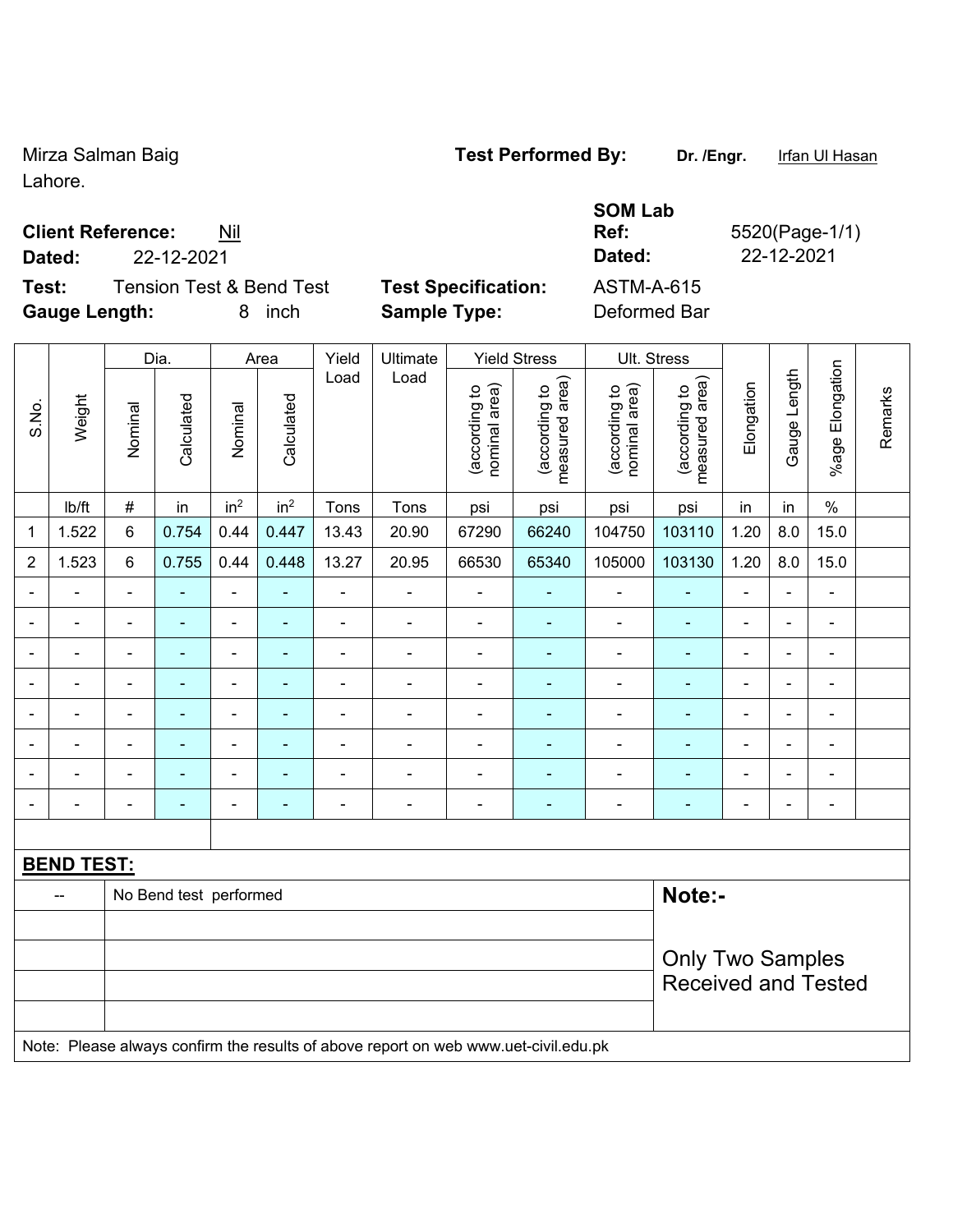Maj Adnan Khalid (R) **Test Performed By:** Dr. /Engr. **Infan Ul Hasan** Dy Dir MTL DHA Lhr,(Const. Of 18 Green Apartment Complex DRGCC DHA Ph-VI (M/s Construct)

**Client Reference:** 408/241/E/Lab/188/63

**Test:** Tension Test & Bend Test **Test Specification:** ASTM-A-615 **Gauge Length:** 8 inch **Sample Type:** Deformed Bar (Kamran Steel)

**SOM Lab Dated:** 20-12-2021 **Dated:** 22-12-2021

**Ref:** 5521(Page-1/2)

|                |                   | Dia.<br>Area   |                |                 |                 | Yield          | Ultimate                                                                            |                                | <b>Yield Stress</b>             |                                | Ult. Stress                     |                |                          |                          |         |
|----------------|-------------------|----------------|----------------|-----------------|-----------------|----------------|-------------------------------------------------------------------------------------|--------------------------------|---------------------------------|--------------------------------|---------------------------------|----------------|--------------------------|--------------------------|---------|
| S.No.          | Weight            | Nominal        | Calculated     | Nominal         | Calculated      | Load           | Load                                                                                | nominal area)<br>(according to | (according to<br>measured area) | nominal area)<br>(according to | measured area)<br>(according to | Elongation     | Gauge Length             | %age Elongation          | Remarks |
|                | lb/ft             | $\#$           | in             | in <sup>2</sup> | in <sup>2</sup> | Tons           | Tons                                                                                | psi                            | psi                             | psi                            | psi                             | in             | in                       | $\frac{0}{0}$            |         |
| 1              | 1.518             | 6              | 0.754          | 0.44            | 0.446           | 14.02          | 19.64                                                                               | 70260                          | 69310                           | 98460                          | 97140                           | 1.10           | 8.0                      | 13.8                     |         |
| $\overline{2}$ | 1.507             | $\,6\,$        | 0.751          | 0.44            | 0.443           | 14.07          | 19.37                                                                               | 70510                          | 70040                           | 97080                          | 96420                           | 1.10           | 8.0                      | 13.8                     |         |
|                |                   |                |                | ä,              |                 | $\overline{a}$ |                                                                                     |                                |                                 |                                |                                 |                | ä,                       | ÷,                       |         |
|                |                   |                | $\blacksquare$ | $\blacksquare$  |                 | $\blacksquare$ | $\blacksquare$                                                                      | $\blacksquare$                 | ۰                               | $\blacksquare$                 | $\blacksquare$                  | $\blacksquare$ |                          | -                        |         |
|                |                   |                |                | ÷               |                 | $\blacksquare$ |                                                                                     | $\blacksquare$                 |                                 | ٠                              |                                 |                |                          | ۳                        |         |
|                |                   |                |                | ÷               |                 |                | $\blacksquare$                                                                      | ä,                             | ÷                               | $\blacksquare$                 |                                 | Ē,             | $\overline{\phantom{0}}$ | $\overline{\phantom{a}}$ |         |
| $\overline{a}$ |                   | $\blacksquare$ | $\blacksquare$ | ÷,              | ٠               | $\blacksquare$ | ÷                                                                                   | $\blacksquare$                 | $\overline{\phantom{0}}$        | $\blacksquare$                 | ٠                               | $\blacksquare$ | ä,                       | $\overline{\phantom{a}}$ |         |
|                |                   | Ē,             | $\blacksquare$ | $\blacksquare$  |                 | $\blacksquare$ | $\blacksquare$                                                                      | L,                             | ÷                               | $\blacksquare$                 | $\blacksquare$                  | Ē,             | Ē,                       | $\blacksquare$           |         |
|                |                   |                | ÷,             | ä,              |                 | ä,             | $\blacksquare$                                                                      | L,                             | ٠                               | $\blacksquare$                 | $\blacksquare$                  | Ē,             |                          | ÷,                       |         |
|                |                   |                |                |                 |                 |                |                                                                                     |                                |                                 |                                | $\blacksquare$                  |                |                          | -                        |         |
|                |                   |                |                |                 |                 |                |                                                                                     |                                |                                 |                                |                                 |                |                          |                          |         |
|                | <b>BEND TEST:</b> |                |                |                 |                 |                |                                                                                     |                                |                                 |                                |                                 |                |                          |                          |         |
|                | #6                |                |                |                 |                 |                | Sample bend through 180 degrees Satisfactorily without any crack                    |                                |                                 |                                | Note:-                          |                |                          |                          |         |
|                |                   |                |                |                 |                 |                |                                                                                     |                                |                                 |                                |                                 |                |                          |                          |         |
|                |                   |                |                |                 |                 |                |                                                                                     |                                |                                 |                                | <b>Only Three Samples</b>       |                |                          |                          |         |
|                |                   |                |                |                 |                 |                |                                                                                     |                                |                                 |                                | <b>Received and Tested</b>      |                |                          |                          |         |
|                |                   |                |                |                 |                 |                |                                                                                     |                                |                                 |                                |                                 |                |                          |                          |         |
|                |                   |                |                |                 |                 |                | Note: Please always confirm the results of above report on web www.uet-civil.edu.pk |                                |                                 |                                |                                 |                |                          |                          |         |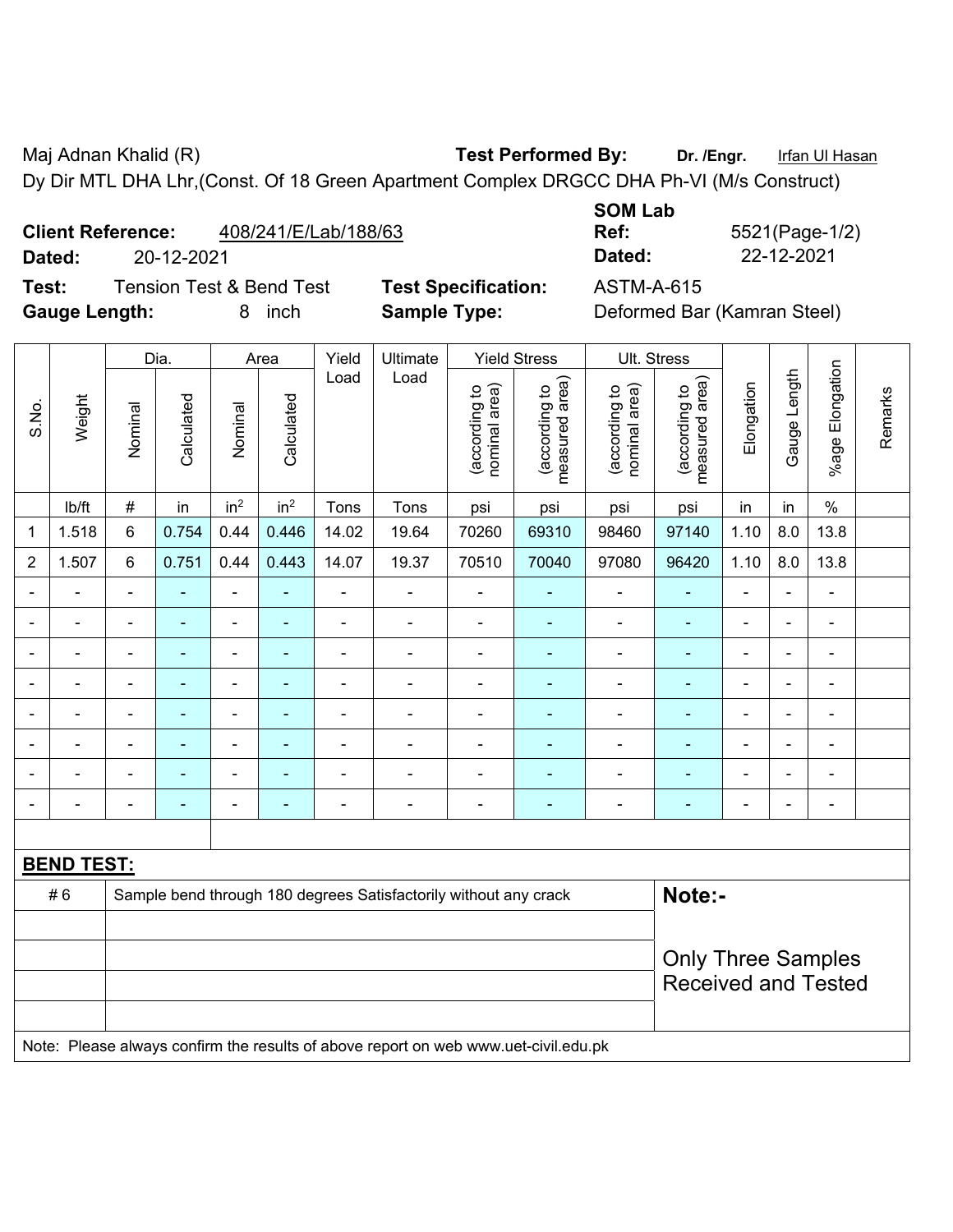Maj Adnan Khalid (R) **Test Performed By:** Dr. /Engr. **Infan Ul Hasan** Dy Dir MTL DHA Lhr,(Const. Of 18 Green Apartment Complex DRGCC DHA Ph-VI (M/s Construct)

**Client Reference:** 408/241/E/Lab/191/64

**Test:** Tension Test & Bend Test **Test Specification:** ASTM-A-615 **Gauge Length:** 8 inch **Sample Type:** Deformed Bar (Kamran Steel)

**SOM Lab Ref:** 5521(Page-2/2) **Dated:** 21-12-2021 **Dated:** 22-12-2021

|                |                   |                                                                  | Dia.           |                          | Area            | Yield          | Ultimate                                                                            |                                | <b>Yield Stress</b>             |                                | Ult. Stress                     |                          |                          |                          |         |
|----------------|-------------------|------------------------------------------------------------------|----------------|--------------------------|-----------------|----------------|-------------------------------------------------------------------------------------|--------------------------------|---------------------------------|--------------------------------|---------------------------------|--------------------------|--------------------------|--------------------------|---------|
| S.No.          | Weight            | Nominal                                                          | Calculated     | Nominal                  | Calculated      | Load           | Load                                                                                | nominal area)<br>(according to | (according to<br>measured area) | (according to<br>nominal area) | (according to<br>measured area) | Elongation               | Gauge Length             | %age Elongation          | Remarks |
|                | Ib/ft             | $\#$                                                             | in             | in <sup>2</sup>          | in <sup>2</sup> | Tons           | Tons                                                                                | psi                            | psi                             | psi                            | psi                             | in                       | in                       | $\frac{0}{0}$            |         |
| 1              | 0.654             | $\overline{4}$                                                   | 0.494          | 0.20                     | 0.192           | 5.91           | 8.31                                                                                | 65200                          | 67920                           | 91610                          | 95430                           | 1.30                     | 8.0                      | 16.3                     |         |
| $\overline{2}$ | 0.657             | $\overline{\mathbf{4}}$                                          | 0.496          | 0.20                     | 0.193           | 6.07           | 8.56                                                                                | 66890                          | 69310                           | 94420                          | 97850                           | 1.30                     | 8.0                      | 16.3                     |         |
|                |                   |                                                                  |                | ä,                       |                 | L,             | ä,                                                                                  | ä,                             |                                 |                                |                                 | L,                       |                          | -                        |         |
|                |                   |                                                                  | $\blacksquare$ | ÷,                       |                 | $\blacksquare$ | $\blacksquare$                                                                      | ä,                             | $\blacksquare$                  | $\blacksquare$                 | $\blacksquare$                  | $\overline{\phantom{a}}$ | $\overline{\phantom{0}}$ | ÷                        |         |
| $\blacksquare$ |                   | $\blacksquare$                                                   | $\blacksquare$ | ä,                       | Ē.              | ä,             | $\blacksquare$                                                                      | L,                             | ۰                               | $\blacksquare$                 | $\blacksquare$                  | $\blacksquare$           | ä,                       | $\blacksquare$           |         |
|                |                   |                                                                  | $\blacksquare$ | ä,                       |                 | ä,             | $\blacksquare$                                                                      | ÷                              | $\blacksquare$                  | $\blacksquare$                 | $\blacksquare$                  | $\overline{\phantom{0}}$ | i.                       | $\overline{\phantom{a}}$ |         |
| $\blacksquare$ |                   | $\blacksquare$                                                   | ä,             | $\blacksquare$           | $\blacksquare$  | $\blacksquare$ | ä,                                                                                  | $\blacksquare$                 | $\blacksquare$                  | $\blacksquare$                 | $\blacksquare$                  | $\blacksquare$           | ä,                       | $\blacksquare$           |         |
|                |                   |                                                                  |                | ÷                        | ٠               | ä,             |                                                                                     | ä,                             | ÷                               |                                |                                 |                          |                          | $\blacksquare$           |         |
|                |                   |                                                                  |                | $\overline{\phantom{0}}$ |                 |                |                                                                                     | $\blacksquare$                 |                                 |                                |                                 |                          |                          | ۳                        |         |
| $\blacksquare$ |                   |                                                                  |                | ÷                        | ۰               | ä,             | $\blacksquare$                                                                      | ä,                             | $\blacksquare$                  | $\blacksquare$                 | $\blacksquare$                  | $\blacksquare$           |                          | ÷                        |         |
|                |                   |                                                                  |                |                          |                 |                |                                                                                     |                                |                                 |                                |                                 |                          |                          |                          |         |
|                | <b>BEND TEST:</b> |                                                                  |                |                          |                 |                |                                                                                     |                                |                                 |                                |                                 |                          |                          |                          |         |
|                | #4                | Sample bend through 180 degrees Satisfactorily without any crack |                |                          |                 |                |                                                                                     |                                |                                 |                                | Note:-                          |                          |                          |                          |         |
|                |                   |                                                                  |                |                          |                 |                |                                                                                     |                                |                                 |                                |                                 |                          |                          |                          |         |
|                |                   |                                                                  |                |                          |                 |                |                                                                                     |                                |                                 |                                | <b>Only Three Samples</b>       |                          |                          |                          |         |
|                |                   |                                                                  |                |                          |                 |                |                                                                                     |                                |                                 |                                | <b>Received and Tested</b>      |                          |                          |                          |         |
|                |                   |                                                                  |                |                          |                 |                |                                                                                     |                                |                                 |                                |                                 |                          |                          |                          |         |
|                |                   |                                                                  |                |                          |                 |                | Note: Please always confirm the results of above report on web www.uet-civil.edu.pk |                                |                                 |                                |                                 |                          |                          |                          |         |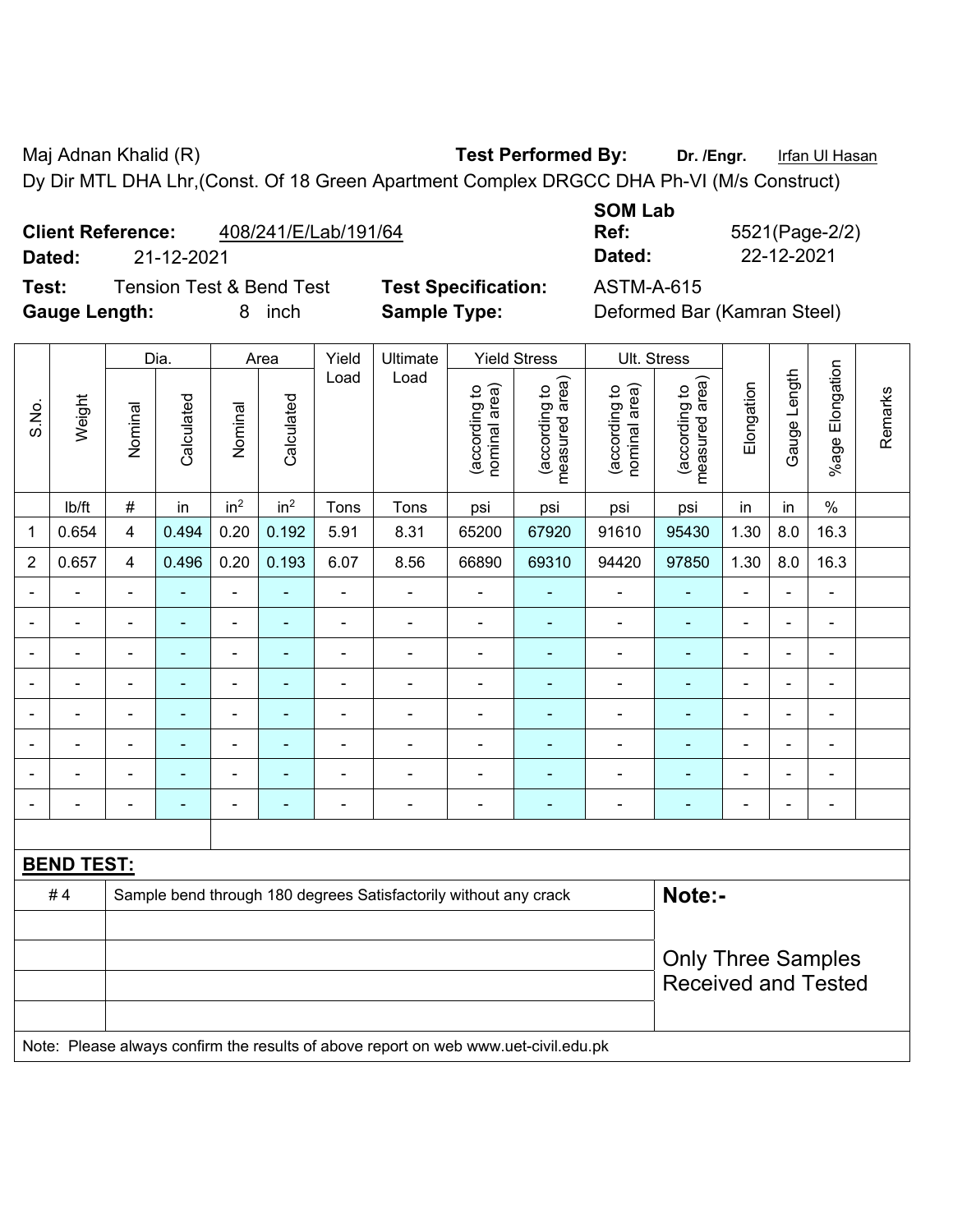Maj Adnan Khalid (R) **Test Performed By:** Dr. /Engr. **Wasim Abbas** Dy Dir MTL DHA Lhr,(Const. Of 1k Housees NGV DRGCC DHA Ph-VI (M/s Linker Devl)

**Client Reference:** 408/241/32/Lab/190/382

**Dated:** 21-12-2021 **Dated:** 22-12-2021

**Test:** Tension Test & Bend Test **Test Specification:** ASTM-A-615 **Gauge Length:** 8 inch **Sample Type:** Deformed Bar (Afco Steel)

**SOM Lab** 

**Ref:** 5522(Page-1/1)

|                |                   |                                                                            | Dia.                     |                 | Area                                                                                                               | Yield          | Ultimate                                                                            |                                | <b>Yield Stress</b>             |                                | Ult. Stress                     |                |                |                 |         |
|----------------|-------------------|----------------------------------------------------------------------------|--------------------------|-----------------|--------------------------------------------------------------------------------------------------------------------|----------------|-------------------------------------------------------------------------------------|--------------------------------|---------------------------------|--------------------------------|---------------------------------|----------------|----------------|-----------------|---------|
| S.No.          | Weight            | Nominal                                                                    | Calculated               | Nominal         | Calculated                                                                                                         | Load           | Load                                                                                | nominal area)<br>(according to | (according to<br>measured area) | nominal area)<br>(according to | (according to<br>measured area) | Elongation     | Gauge Length   | %age Elongation | Remarks |
|                | lb/ft             | #                                                                          | in                       | in <sup>2</sup> | in <sup>2</sup>                                                                                                    | Tons           | Tons                                                                                | psi                            | psi                             | psi                            | psi                             | in             | in             | $\frac{0}{0}$   |         |
| 1              | 1.541             | 6                                                                          | 0.759                    | 0.44            | 0.453                                                                                                              | 16.23          | 21.46                                                                               | 81340                          | 79010                           | 107560                         | 104470                          | 1.00           | 8.0            | 12.5            |         |
| $\overline{2}$ | 1.528             | 6                                                                          | 0.756                    | 0.44            | 0.449                                                                                                              | 16.26          | 21.38                                                                               | 81500                          | 79860                           | 107150                         | 105000                          | 1.20           | 8.0            | 15.0            |         |
| 3              | 0.656             | 4                                                                          | 0.496                    | 0.20            | 0.193                                                                                                              | 6.50           | 8.92                                                                                | 71720                          | 74320                           | 98360                          | 101930                          | 0.90           | 8.0            | 11.3            |         |
| 4              | 0.654             | 4                                                                          | 0.494                    | 0.20            | 0.192                                                                                                              | 6.60           | 8.63                                                                                | 72730                          | 75760                           | 95210                          | 99180                           | 1.00           | 8.0            | 12.5            |         |
|                | $\blacksquare$    | $\blacksquare$                                                             | $\overline{\phantom{0}}$ | ÷,              |                                                                                                                    | $\blacksquare$ | $\frac{1}{2}$                                                                       | $\blacksquare$                 | $\blacksquare$                  | $\blacksquare$                 | ۰                               | $\blacksquare$ | ä,             | $\blacksquare$  |         |
|                | $\blacksquare$    | $\blacksquare$                                                             | ÷                        | ÷               |                                                                                                                    | $\blacksquare$ | ÷                                                                                   | $\blacksquare$                 | $\overline{\phantom{0}}$        | $\blacksquare$                 | ۰                               | $\blacksquare$ | $\blacksquare$ | $\blacksquare$  |         |
|                | $\blacksquare$    | $\blacksquare$                                                             | $\blacksquare$           | ÷,              | ۰<br>$\blacksquare$<br>$\blacksquare$<br>$\blacksquare$<br>$\blacksquare$<br>$\blacksquare$<br>۰<br>$\blacksquare$ |                |                                                                                     |                                |                                 |                                |                                 |                |                |                 |         |
|                |                   |                                                                            |                          | $\blacksquare$  |                                                                                                                    |                | ÷                                                                                   | $\blacksquare$                 | $\blacksquare$                  | $\blacksquare$                 |                                 |                |                | $\blacksquare$  |         |
|                |                   |                                                                            |                          |                 |                                                                                                                    |                |                                                                                     |                                |                                 |                                |                                 |                |                |                 |         |
| Ē,             | $\overline{a}$    | ä,                                                                         | ÷                        | ÷               |                                                                                                                    | $\blacksquare$ | Ē,                                                                                  | -                              | $\blacksquare$                  | $\blacksquare$                 | ÷                               | Ē,             | $\blacksquare$ | ÷               |         |
|                |                   |                                                                            |                          |                 |                                                                                                                    |                |                                                                                     |                                |                                 |                                |                                 |                |                |                 |         |
|                | <b>BEND TEST:</b> |                                                                            |                          |                 |                                                                                                                    |                |                                                                                     |                                |                                 |                                |                                 |                |                |                 |         |
|                | #6                | Sample bend through 180 degrees Satisfactorily without any crack<br>Note:- |                          |                 |                                                                                                                    |                |                                                                                     |                                |                                 |                                |                                 |                |                |                 |         |
|                | #4                |                                                                            |                          |                 |                                                                                                                    |                | Sample bend through 180 degrees Satisfactorily without any crack                    |                                |                                 |                                |                                 |                |                |                 |         |
|                |                   | <b>Only Six Samples</b><br><b>Received and Tested</b>                      |                          |                 |                                                                                                                    |                |                                                                                     |                                |                                 |                                |                                 |                |                |                 |         |
|                |                   |                                                                            |                          |                 |                                                                                                                    |                | Note: Please always confirm the results of above report on web www.uet-civil.edu.pk |                                |                                 |                                |                                 |                |                |                 |         |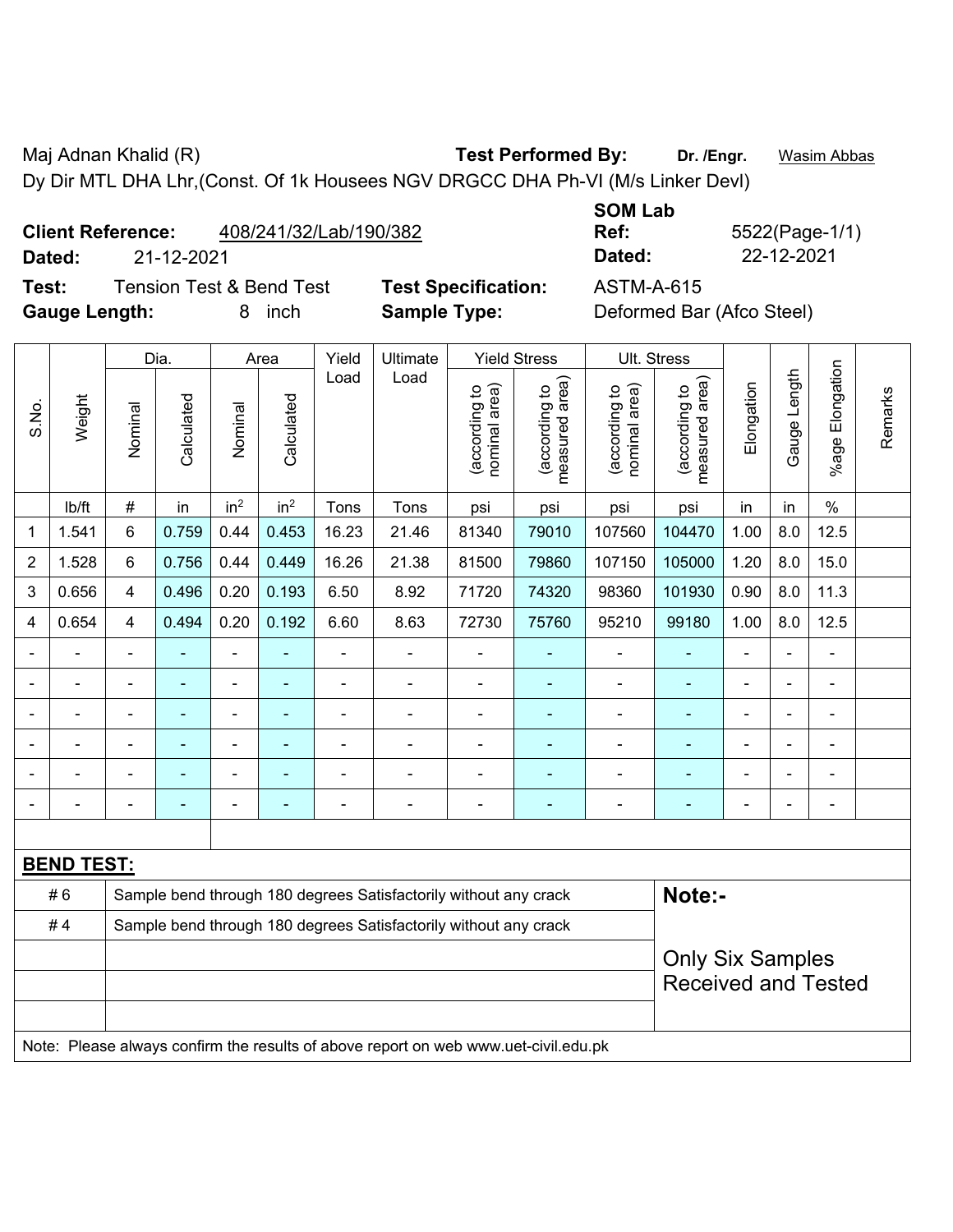Tahir Mehmood **Test Performed By:** Dr. /Engr. **Wasim Abbas** 

CE New Lahore city,(Construction Of Monument Chock Ph.-III,New Lahore City)

# **Client Reference:** NLC/CE/Const/015 **Dated:** 13-12-2021 **Dated:** 22-12-2021

**Test:** Tension Test & Bend Test **Test Specification:** ASTM-A-615 **Gauge Length:** 8 inch **Sample Type:** Deformed Bar ( Saeed Steel )

| Ref:   |  |
|--------|--|
| Dated: |  |

**Ref:** 5523(Page-1/1)

|                |                                                                                     |                | Dia.       |                              | Area            | Yield          | Ultimate                                                         |                                | <b>Yield Stress</b>             |                                | Ult. Stress                     |                          |              |                              |         |
|----------------|-------------------------------------------------------------------------------------|----------------|------------|------------------------------|-----------------|----------------|------------------------------------------------------------------|--------------------------------|---------------------------------|--------------------------------|---------------------------------|--------------------------|--------------|------------------------------|---------|
| S.No.          | Weight                                                                              | Nominal        | Calculated | Nominal                      | Calculated      | Load           | Load                                                             | nominal area)<br>(according to | (according to<br>measured area) | nominal area)<br>(according to | (according to<br>measured area) | Elongation               | Gauge Length | Elongation<br>$%$ age        | Remarks |
|                | lb/ft                                                                               | #              | in         | in <sup>2</sup>              | in <sup>2</sup> | Tons           | Tons                                                             | psi                            | psi                             | psi                            | psi                             | in                       | in           | $\%$                         |         |
| 1              | 2.649                                                                               | 8              | 0.995      | 0.79                         | 0.778           | 25.23          | 41.05                                                            | 70440                          | 71520                           | 114600                         | 116370                          | 1.20                     | 8.0          | 15.0                         |         |
| $\overline{2}$ | 2.647                                                                               | $\bf 8$        | 0.995      | 0.79                         | 0.778           | 25.86          | 40.93                                                            | 72200                          | 73310                           | 114260                         | 116020                          | 1.20                     | 8.0          | 15.0                         |         |
| 3              | 1.487                                                                               | 6              | 0.746      | 0.44                         | 0.437           | 13.32          | 21.41                                                            | 66780                          | 67240                           | 107300                         | 108040                          | 1.00                     | 8.0          | 12.5                         |         |
| $\overline{4}$ | 1.492                                                                               | 6              | 0.747      | 0.44                         | 0.438           | 13.37          | 21.78                                                            | 67040                          | 67350                           | 109190                         | 109690                          | 1.10                     | 8.0          | 13.8                         |         |
|                |                                                                                     |                |            |                              |                 |                |                                                                  | $\blacksquare$                 |                                 |                                |                                 |                          |              |                              |         |
|                |                                                                                     |                | ÷,         | ۰                            | ۰               |                | $\blacksquare$                                                   |                                | ۰                               | $\blacksquare$                 | $\blacksquare$                  | $\overline{\phantom{a}}$ |              | $\blacksquare$               |         |
|                | ÷                                                                                   | ä,             | ä,         | $\blacksquare$               | ä,              | $\blacksquare$ | ÷                                                                | $\blacksquare$                 | ä,                              | $\blacksquare$                 | $\blacksquare$                  | $\blacksquare$           | ä,           | ÷,                           |         |
|                | $\blacksquare$                                                                      |                | ä,         | $\qquad \qquad \blacksquare$ |                 | $\blacksquare$ | $\blacksquare$                                                   |                                |                                 | $\blacksquare$                 | $\blacksquare$                  | $\blacksquare$           |              | $\qquad \qquad \blacksquare$ |         |
|                | $\blacksquare$                                                                      | $\blacksquare$ | ÷,         | ÷,                           | $\blacksquare$  |                | ä,                                                               | ä,                             | ۰                               | $\blacksquare$                 | $\blacksquare$                  | $\blacksquare$           |              | $\blacksquare$               |         |
|                |                                                                                     |                |            | ۰                            |                 |                | ä,                                                               | $\overline{a}$                 |                                 | ٠                              | ٠                               |                          |              | ÷                            |         |
|                |                                                                                     |                |            |                              |                 |                |                                                                  |                                |                                 |                                |                                 |                          |              |                              |         |
|                | <b>BEND TEST:</b>                                                                   |                |            |                              |                 |                |                                                                  |                                |                                 |                                |                                 |                          |              |                              |         |
|                | #8                                                                                  |                |            |                              |                 |                | Sample bend through 180 degrees Satisfactorily without any crack |                                |                                 |                                | Note:-                          |                          |              |                              |         |
|                | #6                                                                                  |                |            |                              |                 |                | Sample bend through 180 degrees Satisfactorily without any crack |                                |                                 |                                |                                 |                          |              |                              |         |
|                |                                                                                     |                |            |                              |                 |                |                                                                  |                                |                                 |                                | <b>Only Six Samples</b>         |                          |              |                              |         |
|                |                                                                                     |                |            |                              |                 |                |                                                                  |                                |                                 |                                | <b>Received and Tested</b>      |                          |              |                              |         |
|                |                                                                                     |                |            |                              |                 |                |                                                                  |                                |                                 |                                |                                 |                          |              |                              |         |
|                | Note: Please always confirm the results of above report on web www.uet-civil.edu.pk |                |            |                              |                 |                |                                                                  |                                |                                 |                                |                                 |                          |              |                              |         |

**SOM Lab**